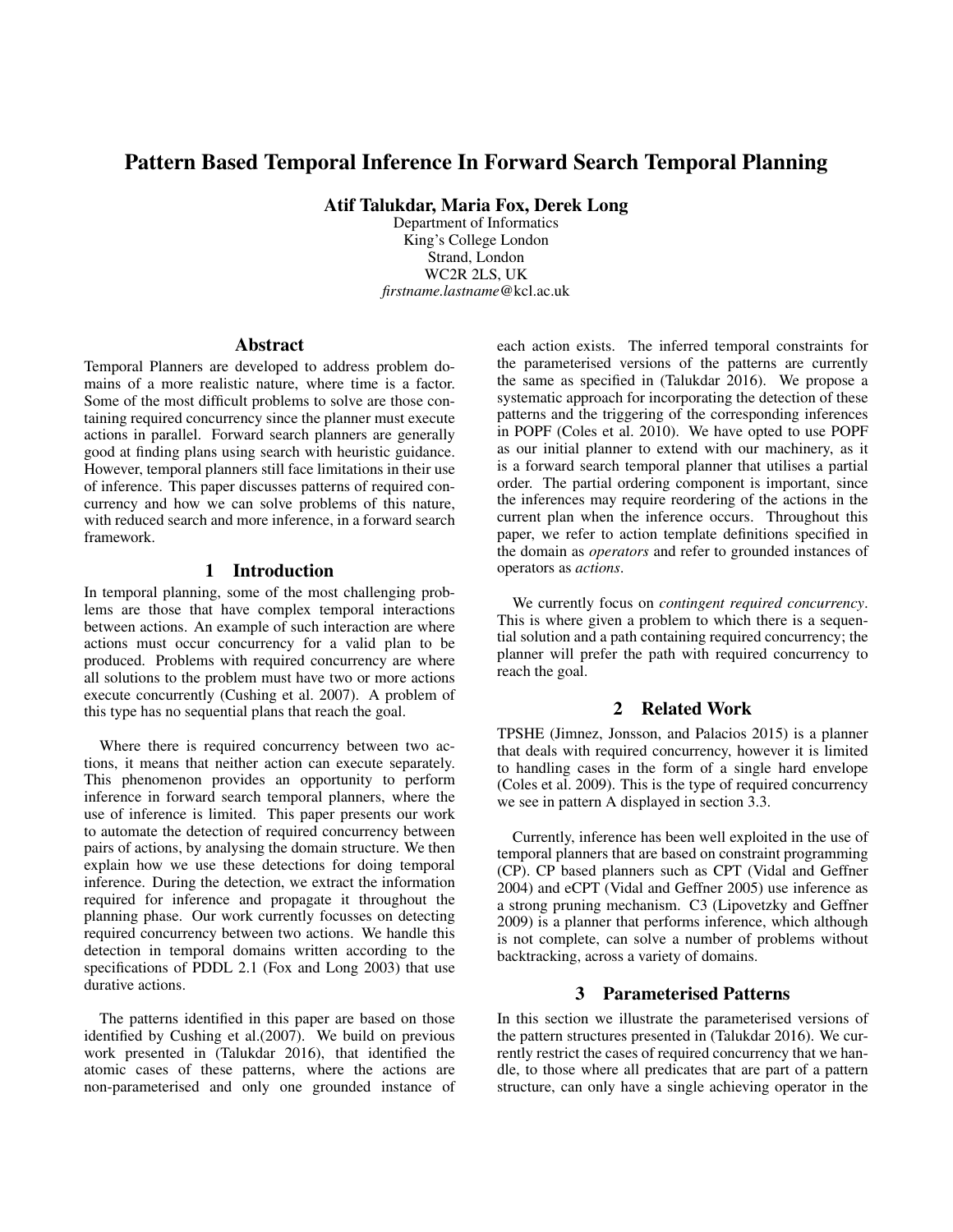domain. Each action pair displayed in this section is an example instance of each pattern of required concurrency with parameters, that we handle. The labels at the top of each pattern example, with either "Unique Inference Pattern Instance" or "Choice Inference Pattern Instance", are specific to the example shown. It is possible for instances of all pattern types, to have either unique or choice inferences possible. This depends on the parameters that are part of the predicate(s) in the pattern structure, in relation to the parameters of the inferred action. Unique and choice inferences are explained in section 4.3.

# 3.1 Managing the Complexity of Parameterised Patterns

Actions with parameters are considered a basic and important component of domain modelling; it allows us to model multiple instances of operators in the domain, using objects defined in the problem. Whilst this is of benefit in modelling, in the case of doing inference it provides a challenge for the planner. This is since there are potentially many grounded actions that could be inferred to satisfy the constraints of the required concurrency in a pattern instance.

Consideration of parameters means that for any pattern detected in the domain, there could be many grounded instances of that pattern, in the same way that an operator may have many grounded actions. We use an approach that avoids constructing grounded pattern instances of this kind, and saves the planner from needing to search over a set of grounded pattern instances when an inference is triggered. We do this by recording only one instance of a particular pattern type that includes the same two operators. We record the parameter indexes that need to match between the two operators for their grounded counterparts. We then go through the grounded actions and record for each pattern instance, all of the grounded action IDs for the inferred operator; this occurs after the pattern instances are initially constructed, but before search for a plan begins. Using this approach, we avoid constructing multiple grounded pattern instances that each contain a different combination of the grounded action pairs. Another pattern instance containing the same two operators is created, if the pattern instance is of a different pattern type or the pattern instance is being recorded again using the other action as the trigger for inference.

We briefly discuss our method for identifying pattern structures and recording the necessary pattern information to perform inference during search. During a pre-search phase, we analyse the operators defined in the domain, and collect the predicates from the action precondition and effects lists, that could construct part of the structure for a pattern. These predicates are associated with the operators that contain them as either a precondition or an effect of a specific type. Instances of the pattern structure for each pattern type, A to G, are detected from comparisons of these predicates. If an instance of a pattern structure is found, then we search for two operators utilising the predicate(s) in the right combination of precondition and effect, in the set of associated

operators collected previously. If this is confirmed, then a pattern instance has been detected. At this point the operators and predicate(s) making up the pattern structure are recorded as part of the pattern instance.

### 3.2 Binding Parameter Indexes

The parameters of an action include all of the parameters for each predicate that is included in the action's preconditions and effects. The subset of action parameters that are included in the predicate(s) that are in the pattern instance, are the ones we care about for parameter index binding between the two actions of the pattern instance. This is since the number of parameters, the order of the parameters, or the parameter names between the two actions in their definitions may be different. We therefore record by index position which arguments passed to the actions need to match, for the constraints of the required concurrency to be fulfilled. The indexes for the pattern structure predicate(s) as they are positioned in the first operator's parameter list are bound to the index positions of the same predicate(s) in the second operator's parameter list. These index bindings are stored along with the rest of the information for each pattern instance. Once a pattern instance is created it is stored in a map structure, using the trigger operator as the key. A grounded action of that operator will trigger the inference during search.

#### 3.3 Pattern Structures

In this section, we present an example of required concurrency for each parameterised pattern type. The parameters that must match between the two actions in each pattern instance are colour coded. The index positions of these parameter pairings are denoted in the 'Index Bindings' box on the right of each figure. The remaining parameters may take any grounding with regards to the required concurrency.



Figure 1: Pattern A pair. The 'inspect' action can only occur while 'shine\_light' provides the resource 'light'.



Figure 2: Pattern B pair. The 'drive' action can only start while 'activate engine' of the same car provides the ignition spark for the 'drive' action to begin.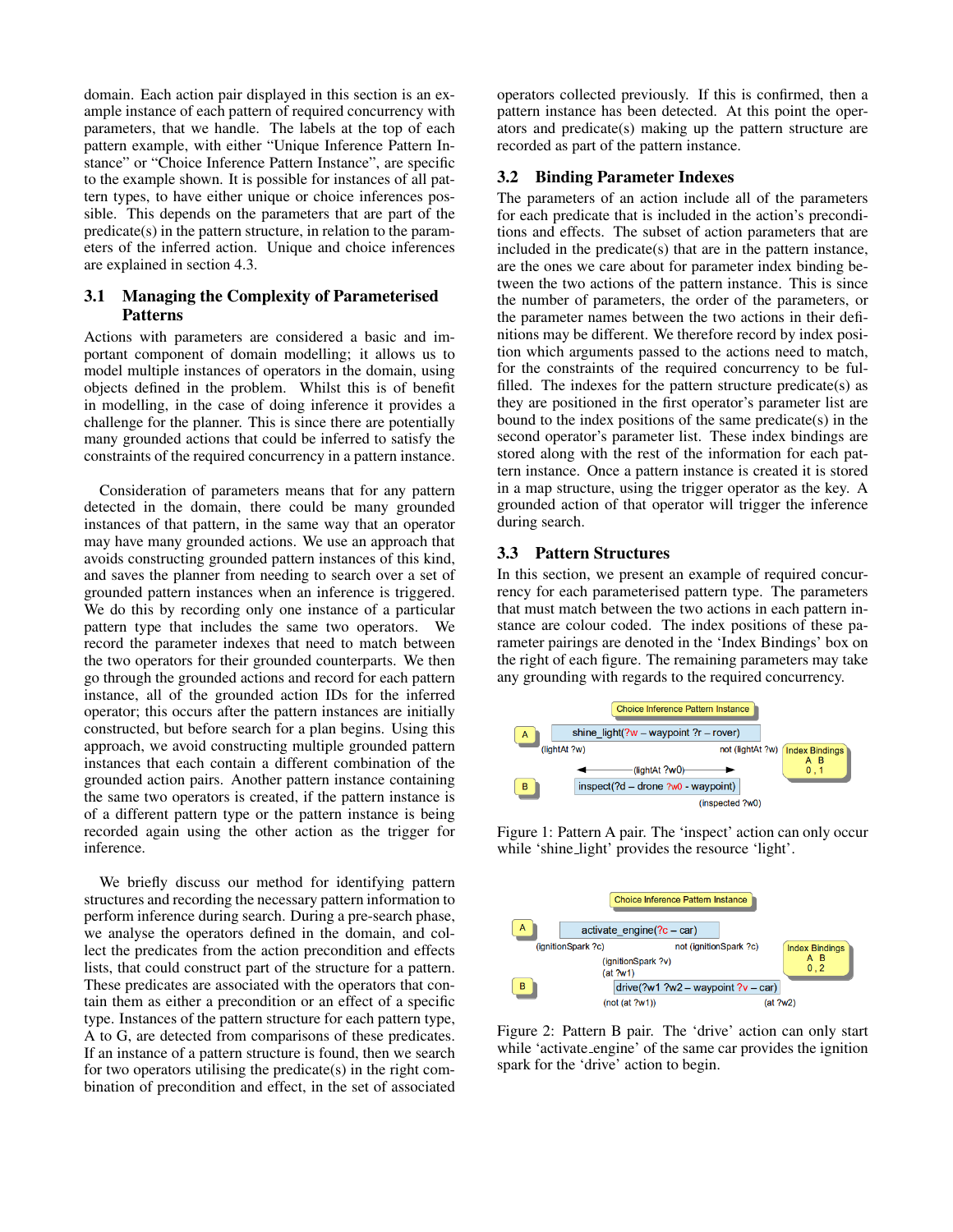

Figure 3: Pattern C pair. 'buyItem' action can only end while 'accessFunds' provides access to the account used to make payment for the shop items at the end of 'buyItem'.



Figure 4: Pattern D pair. 'creditFunds' is only needed and must occur entirely within the duration of 'depositCash'.



Figure 5: Pattern E pair. The start of 'insertRecord' allows 'cascadeUpdate' to start, which in turn allows 'insertRecord' to end.



Figure 6: Pattern F pair. When a database record is deleted, it requires confirmation to verify that the record should be deleted.



Figure 7: Pattern G pair. 'taskA' and 'taskB' can both start independently, but both must start before the other can end.

### 4 Inference

Currently, we restrict the use of our inference machinery to be used during search while in Enforced-Hill Climbing (EHC) (Hoffmann and Nebel 2011) mode only. We perform our pattern analysis on the domain as a pre-search phase, to prevent the cost of pattern detection being added to the search phase. During the search for a plan, the planner has access to the pattern information for all of the domain's patterns. The manner in which the pattern instances are created before search, allows the planner to efficiently perform temporal inference during search.

## 4.1 Inference in EHC

In EHC search, a greedy approach is used in an attempt to perform a faster search with less state exploration than in breadth-first search. Helpful actions are used to progress the search in standard EHC. Our approach is to trigger inferences during EHC search using either the same helpful actions added via search, or actions that have already been added via a previous inference, as would be the case in a chain of inference. We currently only allow grounded start actions to trigger inference. When a start action is selected to be added to the plan next, our inference machinery will perform a lookup in the map of trigger operators to pattern instances. If the root operator of the trigger action matches a key in the pattern instances map, then an inference has been triggered. The planner will visit the first element in the list of pattern instances triggered by this operator. The grounded actions associated with inferred operator in the pattern instance are then analysed one at a time, until one that has the same arguments as the trigger action, for the required parameter index bindings, is found. If an inferred grounded action is matched with the same required arguments, then it is viable for inference and it is added to a list of inferred actions. At each state, the inferred list is checked for actions to apply before performing the normal search process. If the inferred list is populated and contains an action that is applicable, then it is chosen to produce the successor state instead of using the standard EHC search approach.

Our approach modifies the process of action selection, to prioritise using inferred actions before standard helpful actions. Our machinery will check if the inferred action is applicable and if so, will select it instead of the standard helpful action that is otherwise chosen by EHC. Currently, if a pattern instance is triggered but the action added to the inferred list is not applicable, then this inference will not be applied. The next pattern instance in the list mapped to the trigger operator will be selected, and the process is continued to find an action that will satisfy the constraints of the required concurrency attached to the trigger action. If there are no other pattern instances or none of the inferred actions are yet applicable, then the helpful action that would have been added via normal search is applied. The trigger action would either have to be removed or scheduled later. If removed, the inference can be applied later on in the search process, if the trigger action is added again. .

# 4.2 Inferred Temporal Constraints and Inference Power

Table 1 displays the actions that must exist in the plan to trigger the inference, and the temporal constraints that are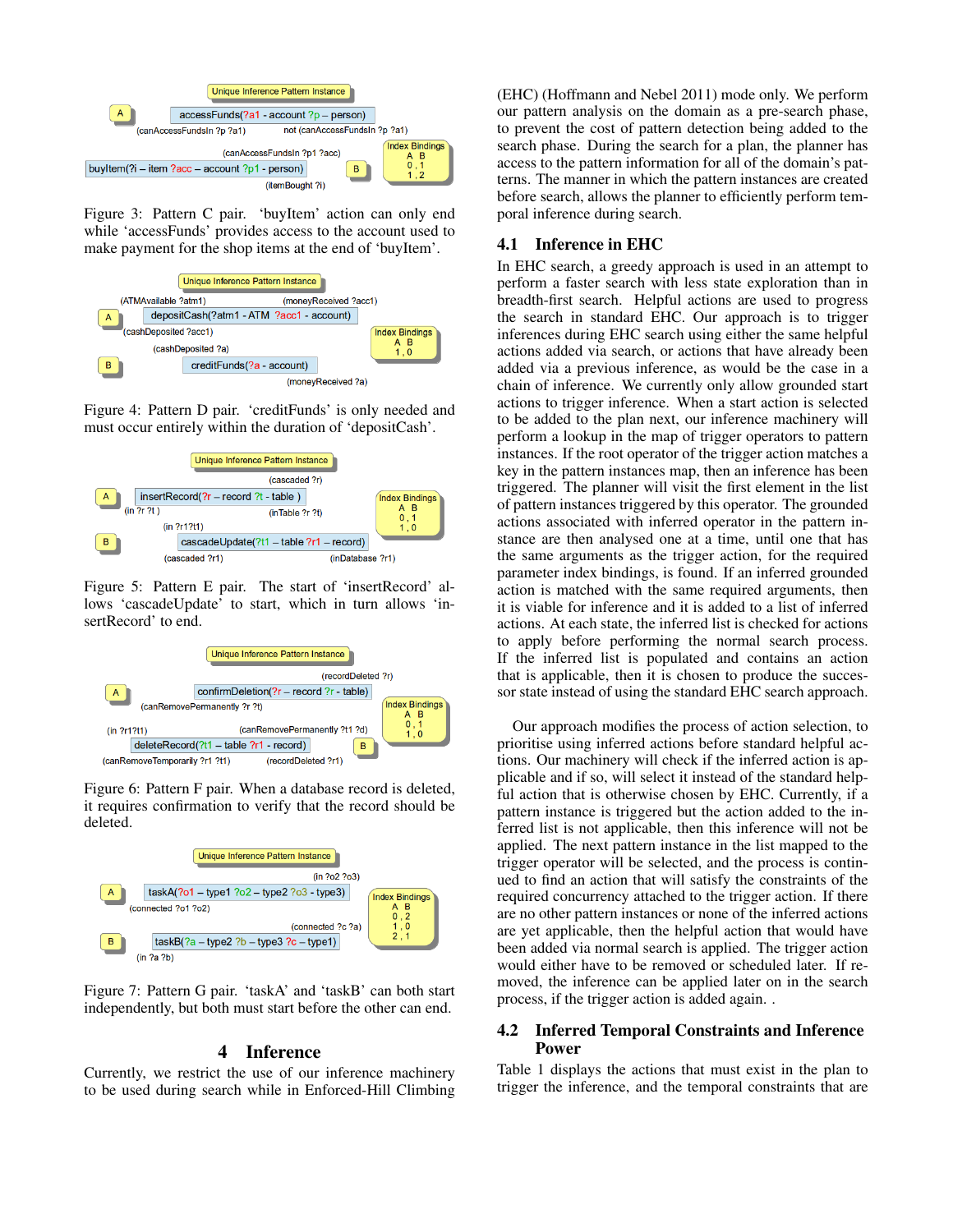inferred as a result of the inference for each pattern type. The constraints in brackets are inferred through transitivity. All of the inferred temporal constraints are determined when the trigger action(s) is added to the plan. Figure 8 displays the increase in the power of the inference for the patterns types and shows the strength of each pattern with respect to each other, based on the inferred constraints displayed in table 1. The letters in the 'Current Plan' and 'Constraints' in table 1 represent the actions that make up the pair in a pattern. The  $\vdash$  'symbol in subscript after the letter denotes the start of the action and the  $\dot{ }$  symbol represents the end of the action.

| Current Plan<br>Pattern                                                          | <b>Constraints Inferred</b>       |
|----------------------------------------------------------------------------------|-----------------------------------|
|                                                                                  |                                   |
| $A_{\vdash} < B_{\vdash}$<br>A                                                   | $B \rightarrow A \rightarrow A$   |
|                                                                                  | $(B \vdash \mathord{<} A \dashv)$ |
| $\mathrm{A}\scriptscriptstyle\vdash}\,<\mathrm{B}\scriptscriptstyle\vdash}$<br>B | $B_{\vdash} < A_{\dashv}$         |
| $\subset$<br>$B_{\vdash}$                                                        | $A_{\vdash} < B_{\dashv}$         |
|                                                                                  | $B \rightarrow A \rightarrow$     |
|                                                                                  | $(B \vdash \mathord{<} A \dashv)$ |
| $A_{\vdash}$<br>D                                                                | $A_{\vdash} < B_{\vdash}$         |
|                                                                                  | $B \rightarrow A \rightarrow$     |
|                                                                                  | $(B \vdash \mathord{<} A \dashv)$ |
| E<br>$A_{\vdash}$                                                                | $A_{\vdash} < B_{\vdash}$         |
|                                                                                  | $B \vdash \mathsf{$               |
| F<br>$A \vdash \vee B \vdash$                                                    | $A_{\vdash} < B_{\dashv}$         |
|                                                                                  | $B \rightarrow A \rightarrow$     |
|                                                                                  | $(B \vdash \mathord{<} A \dashv)$ |
| G<br>A⊢∨B⊢                                                                       | $A_{\vdash} < B_{\dashv}$         |
|                                                                                  | $B \vdash \lt A \dashv$           |

Table 1: Inferred temporal constraints. First appeared in (Talukdar 2016).



Figure 8: Increase in Power of Inference. First appeared in (Talukdar 2016).

#### 4.3 Unique or Choice Inference Pattern Instances

When it comes to the search phase, if a particular pattern instance is triggered, it may be that there are multiple grounded actions that could be inferred as the action that needs to be added to the plan. However, it could also be the case that there is only one possible inferred grounded action that can be used. If all of the parameters of the inferred operator are parameters that are part of the predicate(s) that make up the pattern structure, then there can only be one grounded action that can be inferred if the pattern is triggered during

search. This is since the objects passed as the arguments for the inferred action will have to be the same as the objects passed as arguments for the trigger action; this is a unique pattern inference. This is also the case, if parameters for the inferred operator that are not part of the pattern structure or indeed all of its parameters, have only one possible instantiation. This would be due to a single object of the operator's parameter types being defined in the problem instance. The choice inference case exists if there are one or more parameters for the inferred action operator, that are not amongst the parameters in the predicate(s) of the pattern and there are multiple objects in the problem definition that could be used as arguments for those parameters. In this situation, the planner will have many grounded actions that could be used to satisfy the required concurrency constraints for the pattern.

#### 4.4 Example of State Progression using Inference

Figure 9 displays an example of the inference that can be performed using our approach. The example pair of actions used are for the pattern D instance shown in figure 4. The inference is deemed valuable if the state produced by the last action in the inference or chain of inference, has a strictly lower heuristic value than the last state before the inference began. As we seen in figure 9, when an inference is triggered the planner should only navigate down that path in the search tree, not generating other alternative states. At the end of the inference, the state generated is evaluated as having a lower heuristic than the state before the inference began. As a result the planner carries on with its standard search strategy, as it did before the inference. If the heuristic value of the state generated at the end of the inference is higher, then the planner would need to backtrack to the state before the inference trigger action was added, and would need to choose an alternative path down the search space.



Figure 9: Progression through search space using inference.